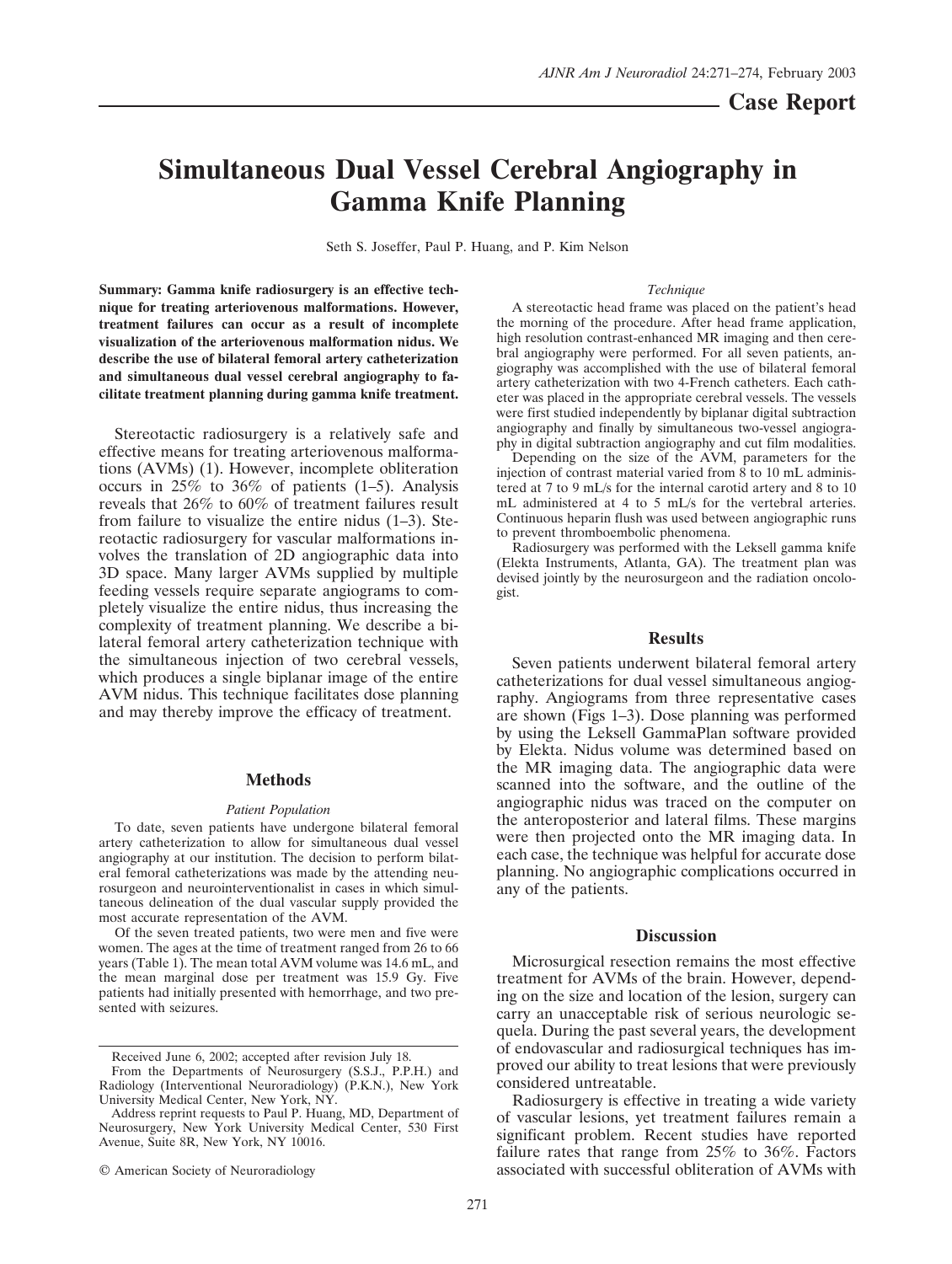|  | Angiographic characteristics and anatomic locations of the seven treated AVMs |  |  |  |  |  |  |  |  |  |  |
|--|-------------------------------------------------------------------------------|--|--|--|--|--|--|--|--|--|--|
|--|-------------------------------------------------------------------------------|--|--|--|--|--|--|--|--|--|--|

| Patient<br>No. | Age $(yr)$ /<br>Sex | Presentation               | Location                                                                     | Size $(cc)$ | <b>Feeding Vessels</b>                                                                                                     | <b>Vessels Studied</b>       | <b>Stages</b>  | Dose<br>(Gy) |
|----------------|---------------------|----------------------------|------------------------------------------------------------------------------|-------------|----------------------------------------------------------------------------------------------------------------------------|------------------------------|----------------|--------------|
| 1              | 59, F               | Seizures, steal            | R frontoparietal                                                             | 20          | R ACA and PCA<br>leptomeningeal<br>collaterals,<br>lenticulostriates,<br>lateral postchoroidal                             | R vertebral, R<br><b>CCA</b> | $\overline{2}$ | 15           |
|                |                     |                            |                                                                              |             |                                                                                                                            |                              |                | 15           |
| 2              | 66, F               | Subarachnoid<br>hemorrhage | Callosal                                                                     | $\tau$      | L ICA callosal<br>branches, L PCA<br>choroidal and<br>splenial branches                                                    | R vertebral, L ICA           | $\mathbf{1}$   | 16           |
| 3              | 28, F               | Hemorrhage                 | L thalamus                                                                   | 4.5         | L anterior choroidal,<br>posterolateral<br>choroidal                                                                       | L ICA, L vertebral           | $\mathbf{1}$   | 20           |
| 4              | 56, F               | Hemorrhage                 | R frontal                                                                    | 18          | R ACA and MCA<br>lenticulostriates,<br>Heubner                                                                             | R ICA, L ICA                 | 2              | 15           |
|                |                     |                            |                                                                              |             |                                                                                                                            |                              |                | 15           |
| 5              | 25, F               | Hemorrhage,<br>seizures    | L medial<br>temporal                                                         | 20          | L MCA and PCA<br>temporal branches, L<br>anterior and<br>posterior choroidal                                               | L ICA, L vertebral           | 2              | 15           |
|                |                     |                            |                                                                              |             |                                                                                                                            |                              |                | 15           |
| 6              | 28, M               | Hemorrhage                 | L basal ganglia<br>and<br>ventricular<br>atrium                              | 8           | L MCA lenticulostriate,<br>L PCA posterolateral<br>choroidal                                                               | L vertebral, L ICA           | $\mathbf{1}$   | 16           |
| 7              | 54, M               | Seizure                    | L lateral<br>ventricle, L<br>choroid<br>fissure,<br>quadrigeminal<br>cistern | 24          | R ICA splenial vessels,<br>L MCA<br>leptomeningeals, L<br>PCA vessels to<br>choroidal fissure and<br>quadrigeminal cistern | R ICA, L ICA                 | $\overline{c}$ | 13<br>15     |

Note.—F indicates female; M, male; R, right; L, left; ACA, anterior cerebral artery; PCA, posterior cerebral artery; ICA, internal carotid artery; MCA, middle cerebral artery; CCA, common carotid artery.



Fig. 1. Patient 1.

*A*, Lateral projection arterial phase image from digital subtraction angiogram of the right internal carotid artery.

*B*, Lateral projection arterial phase image from digital subtraction angiogram of the right vertebral artery.

*C*, Dual vessel injections provide better representation of the AVM nidus for radiosurgical planning. The right M1 vessel in this patient was stenotic, resulting in extensive leptomeningeal collaterals.

stereotactic radiosurgery include AVM volume, number of draining veins, patient age, previous embolization, and AVM location (1). After analyzing specific cases, failure of obliteration has been attributed to numerous factors, such as AVM size, intranidal fistula, suboptimal dosing, failure to visualize the entire AVM on the planning images, improper assessment of AVM shape, recanalization of the nidus after embolization, reappearance of AVM vessels that had been compressed by hemorrhage, and radiobiologic resistance (1, 5).

Despite continued advances in radiographic imaging techniques, visualization and appreciation of the complete AVM nidus remains as much an art as it is a science. Among treatment failures, the residual nidus was not included in the original radiation field in 26% to 60% of cases (2–5). Three-dimensional imaging modalities such as MR imaging and MR angiog-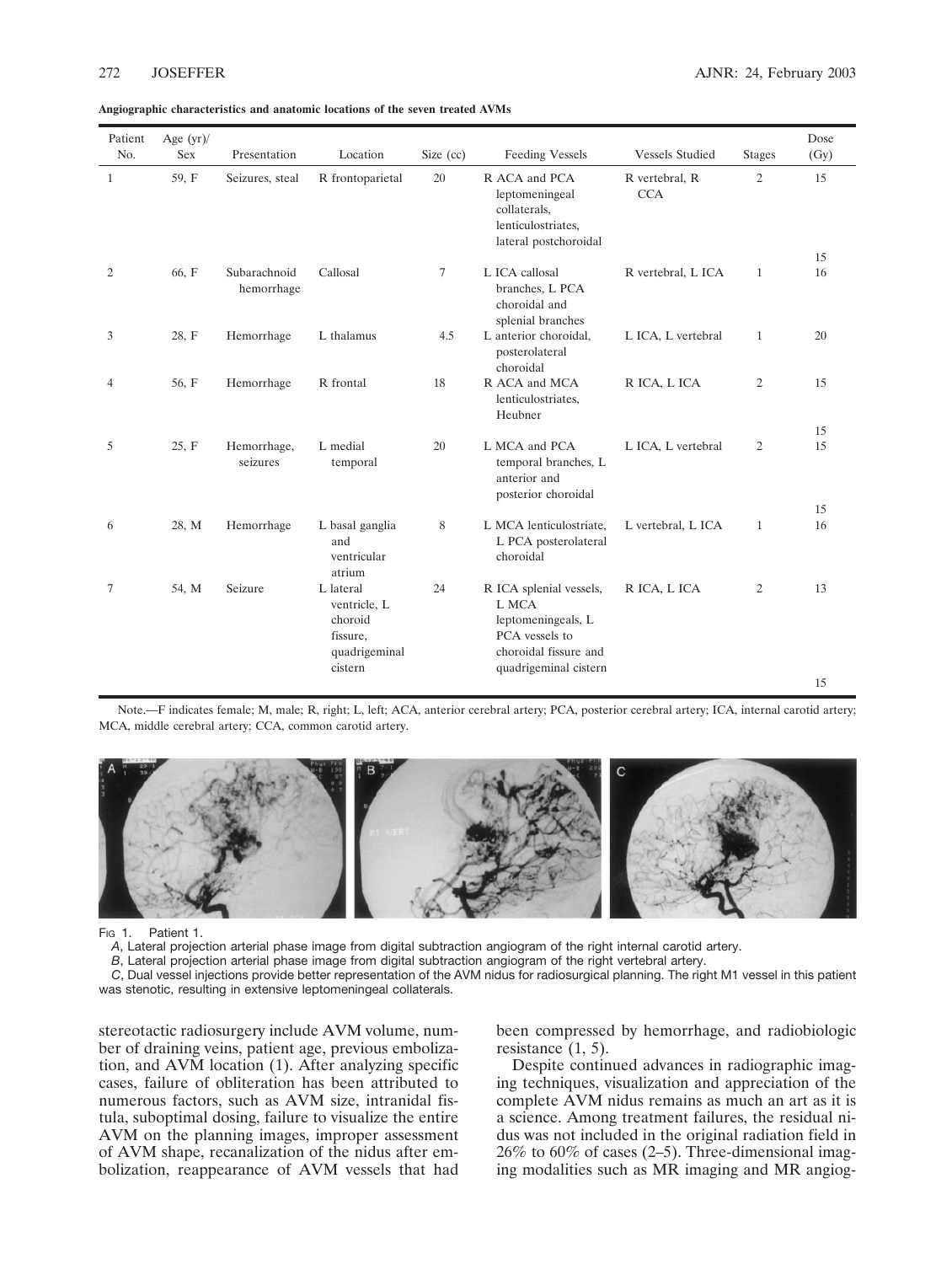

FIG 2. Patient 6.

- *A*, Anteroposterior view angiogram of the left vertebral artery.
- *B*, Anteroposterior view angiogram of the left internal carotid artery.
- *C*, Dual vessel injections provide better representation of the entire nidus in a single biplanar image.



FIG 3. Patient 3.

*A*, Anteroposterior view angiogram of the left internal carotid artery.

*B*, Anteroposterior view angiogram of the left vertebral artery.

*C*, Dual vessel injections show an inferomedial component of the nidus (*arrow*) that is poorly visualized with the vertebral injection alone (see *B*).

raphy have improved the accuracy of stereotactic radiation (6, 7). However, conventional 2D angiography remains an integral part of planning. Larger and more complex lesions may derive their blood supply from multiple vessels. In these cases, multiple angiograms are required to visualize each component of the AVM nidus. Dose planning based on multiple angiograms requires mental integration of the images when setting the targets. In one reported case, the difficulties inherent in integrating multiple angiographic studies during treatment planning resulted in failure to incorporate the entire nidus in the treatment field (5).

The difficulty in treatment resides in determining the "true" margin of the nidus. We are looking for a correlation between what appears to be the nidus based on the MR imaging data with the margins as defined by the angiographic data. The problem occurs when there is a disparity between the two sets of data. Often, this occurs in larger, more diffuse lesions with which the actual nidal margin is open to interpretation. The use of multiple angiographic studies results in several sets of projected lines across the MR imaging data, increasing the complexity of the data set. The dual vessel technique allows us to essentially "fuse" two data sets into a single piece of data. Overlay of this data onto the MR data renders a single projection of the summed volume rather than multiple projections composed of overlapping volumes. This simplifies the treatment planning, and it is hoped that it reduces possible errors.

Success rates related to radiosurgery are a function of both the volume and topography of the nidus.

Treatment volume has a direct impact on treatment efficacy as a function of radiation dose. That is, smaller volumes can receive higher doses of radiation, thus increasing the likelihood of occlusion. Conversely, larger volumes require lower doses of radiation to keep treatment morbidity low. The tradeoff is a lower likelihood of occlusion.

Within a given volume, a percentage of treatment failure occurs from failure to appreciate the true topography of the lesion. Failure to include small areas of the AVM nidus in the treatment volume may result in a small, persistent residual. It is hoped that the dual vessel technique reduces this specific error by improving our appreciation of the topography of these lesions. Because these volumes are usually only a small percent of the overall treatment volume, they do not result in a change of the treatment dose.

Obvious limitations are inherent in the use of anteroposterior and lateral view angiographic films to evaluate 3D volumes. A recent technique developed by Imbesi et al (8) uses a 2D technique rather than linear 1D measurements to improve nidus measurement. Currently, the use of angiographic data with the MR imaging data set remains complementary. Ultimately, the best evaluation of AVM nidus size and topography would occur with volumetric measurements. As imaging techniques improve, the use of 3D angiographic data derived from either MR angiography or CT angiography might eventually replace the use of conventional angiography.

Recent advances in endovascular techniques have included the simultaneous use of multiple catheters